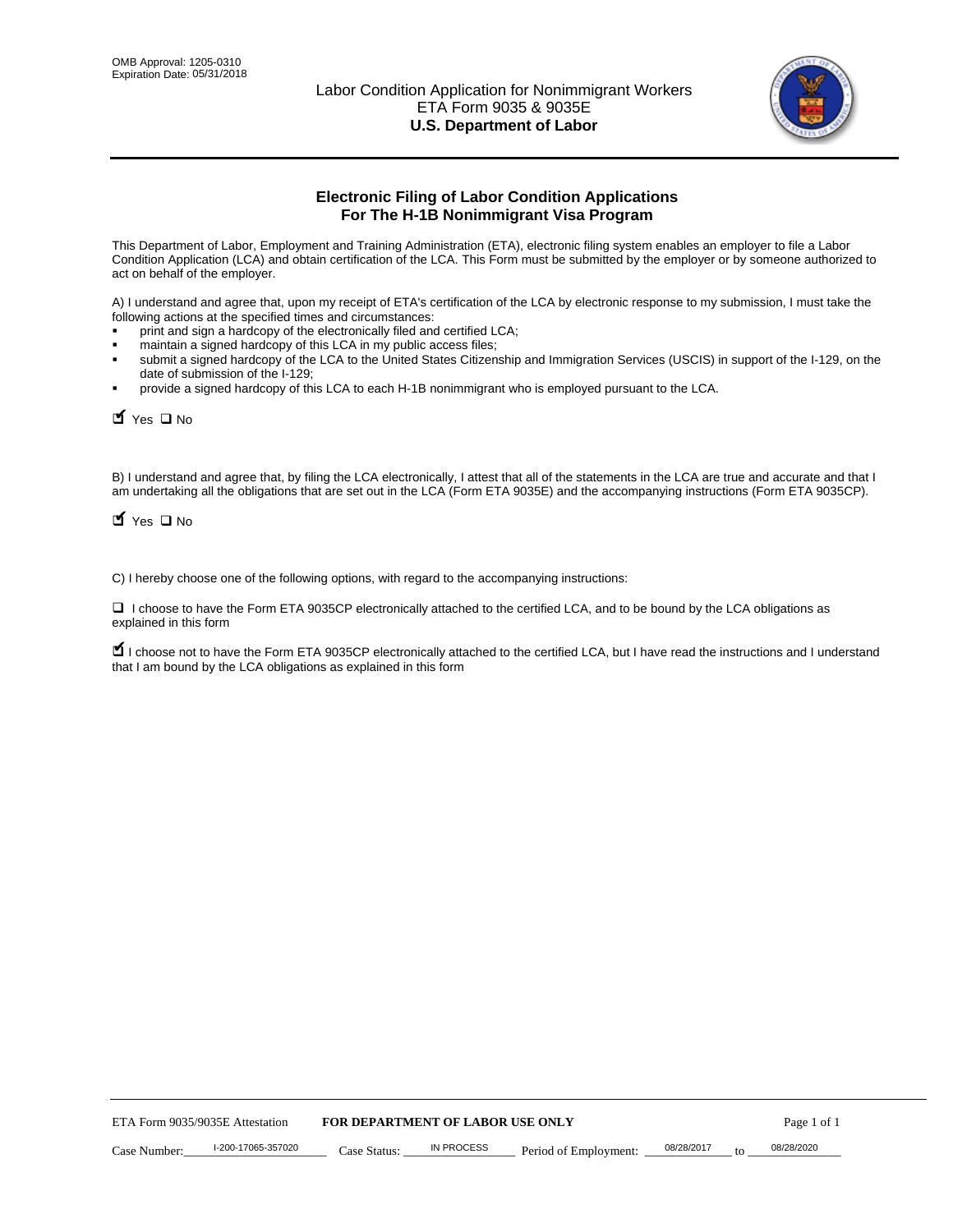# Labor Condition Application for Nonimmigrant Workers ETA Form 9035 & 9035E **U.S. Department of Labor**



*Please read and review the filing instructions carefully before completing the ETA Form 9035 or 9035E. A copy of the instructions can be found at http://www.foreignlaborcert.doleta.gov/. In accordance with Federal Regulations at 20 CFR 655.730(b), incomplete or obviously inaccurate Labor Condition Applications (LCAs) will not be certified by the Department of Labor. If the employer has received permission from the Administrator of the Office of Foreign Labor Certification to submit this form non-electronically, ALL required fields/items containing an asterisk ( \* ) must be completed as well as any fields/items where a response is conditional as indicated by the section ( § ) symbol.* 

# **A. Employment-Based Nonimmigrant Visa Information**

1. Indicate the type of visa classification supported by this application *(Write classification symbol)*: \*

# **B. Temporary Need Information**

| <b>B. Temporary Need Information</b>                                                                                                                                    |                                                            |                                                       |  |  |  |
|-------------------------------------------------------------------------------------------------------------------------------------------------------------------------|------------------------------------------------------------|-------------------------------------------------------|--|--|--|
| 1. Job Title *<br>PROGRAMMER/ANALYST                                                                                                                                    |                                                            |                                                       |  |  |  |
| 2. SOC (ONET/OES) code *                                                                                                                                                | 3. SOC (ONET/OES) occupation title *                       |                                                       |  |  |  |
| 15-1131                                                                                                                                                                 | <b>COMPUTER PROGRAMMERS</b>                                |                                                       |  |  |  |
|                                                                                                                                                                         |                                                            |                                                       |  |  |  |
| 4. Is this a full-time position? *                                                                                                                                      |                                                            | <b>Period of Intended Employment</b><br>6. End Date * |  |  |  |
| $\blacksquare$ Yes<br>$\square$ No                                                                                                                                      | 5. Begin Date *<br>08/28/2017<br>(mm/dd/yyyy)              | 08/28/2020<br>(mm/dd/yyyy)                            |  |  |  |
| 7. Worker positions needed/basis for the visa classification supported by this application                                                                              |                                                            |                                                       |  |  |  |
| 1                                                                                                                                                                       | Total Worker Positions Being Requested for Certification * |                                                       |  |  |  |
|                                                                                                                                                                         |                                                            |                                                       |  |  |  |
| Basis for the visa classification supported by this application<br>(indicate the total workers in each applicable category based on the total workers identified above) |                                                            |                                                       |  |  |  |
|                                                                                                                                                                         |                                                            |                                                       |  |  |  |
| 1<br>a. New employment *                                                                                                                                                | 0                                                          | d. New concurrent employment *                        |  |  |  |
| b. Continuation of previously approved employment *<br>0<br>without change with the same employer                                                                       | 0                                                          | e. Change in employer *                               |  |  |  |
| 0<br>c. Change in previously approved employment *                                                                                                                      | 0                                                          | f. Amended petition *                                 |  |  |  |
| C. Employer Information                                                                                                                                                 |                                                            |                                                       |  |  |  |
| 1. Legal business name *                                                                                                                                                |                                                            |                                                       |  |  |  |
| MARLABS, INC.                                                                                                                                                           |                                                            |                                                       |  |  |  |
| 2. Trade name/Doing Business As (DBA), if applicable                                                                                                                    | <b>NA</b>                                                  |                                                       |  |  |  |
| 3. Address 1 *<br>1 CORPORATE PLACE SOUTH FL3                                                                                                                           |                                                            |                                                       |  |  |  |
| 4. Address 2<br>NA.                                                                                                                                                     |                                                            |                                                       |  |  |  |
| 5. City *<br><b>PISCATAWAY</b>                                                                                                                                          | $\overline{6. \text{ State}}^*_{NJ}$                       | 7. Postal code *<br>08854                             |  |  |  |
| 8. Country *<br>UNITED STATES OF AMERICA                                                                                                                                | 9. Province                                                |                                                       |  |  |  |
| 10. Telephone number * 7326941000                                                                                                                                       | <b>NA</b><br>11. Extension $N/A$                           |                                                       |  |  |  |
|                                                                                                                                                                         |                                                            |                                                       |  |  |  |
| 12. Federal Employer Identification Number (FEIN from IRS) *<br>541816287                                                                                               | 541511                                                     | 13. NAICS code (must be at least 4-digits) *          |  |  |  |
|                                                                                                                                                                         |                                                            |                                                       |  |  |  |

# **C. Employer Information**

| 1. Legal business name *<br>MARLABS, INC.                    |                                              |                           |
|--------------------------------------------------------------|----------------------------------------------|---------------------------|
| 2. Trade name/Doing Business As (DBA), if applicable NA      |                                              |                           |
| 3. Address 1 *<br>1 CORPORATE PLACE SOUTH FL3                |                                              |                           |
| 4. Address 2<br><b>NA</b>                                    |                                              |                           |
| 5. City *<br><b>PISCATAWAY</b>                               | 6. State *<br><b>NJ</b>                      | 7. Postal code *<br>08854 |
| 8. Country *                                                 | 9. Province                                  |                           |
| UNITED STATES OF AMERICA                                     | NA.                                          |                           |
| 10. Telephone number *<br>7326941000                         | 11. Extension<br>N/A                         |                           |
| 12. Federal Employer Identification Number (FEIN from IRS) * | 13. NAICS code (must be at least 4-digits) * |                           |
| 541816287                                                    | 541511                                       |                           |

# ETA Form 9035/9035E **FOR DEPARTMENT OF LABOR USE ONLY** Page 1 of 5<br>Case Number: 1-200-17065-357020 Case Status: IN PROCESS Period of Employment: 08/28/2017 to 08/28/2020

Case Number: 1-200-17065-357020 Case Status: IN PROCESS Period of Employment: 08/28/2017 to 08/28/2020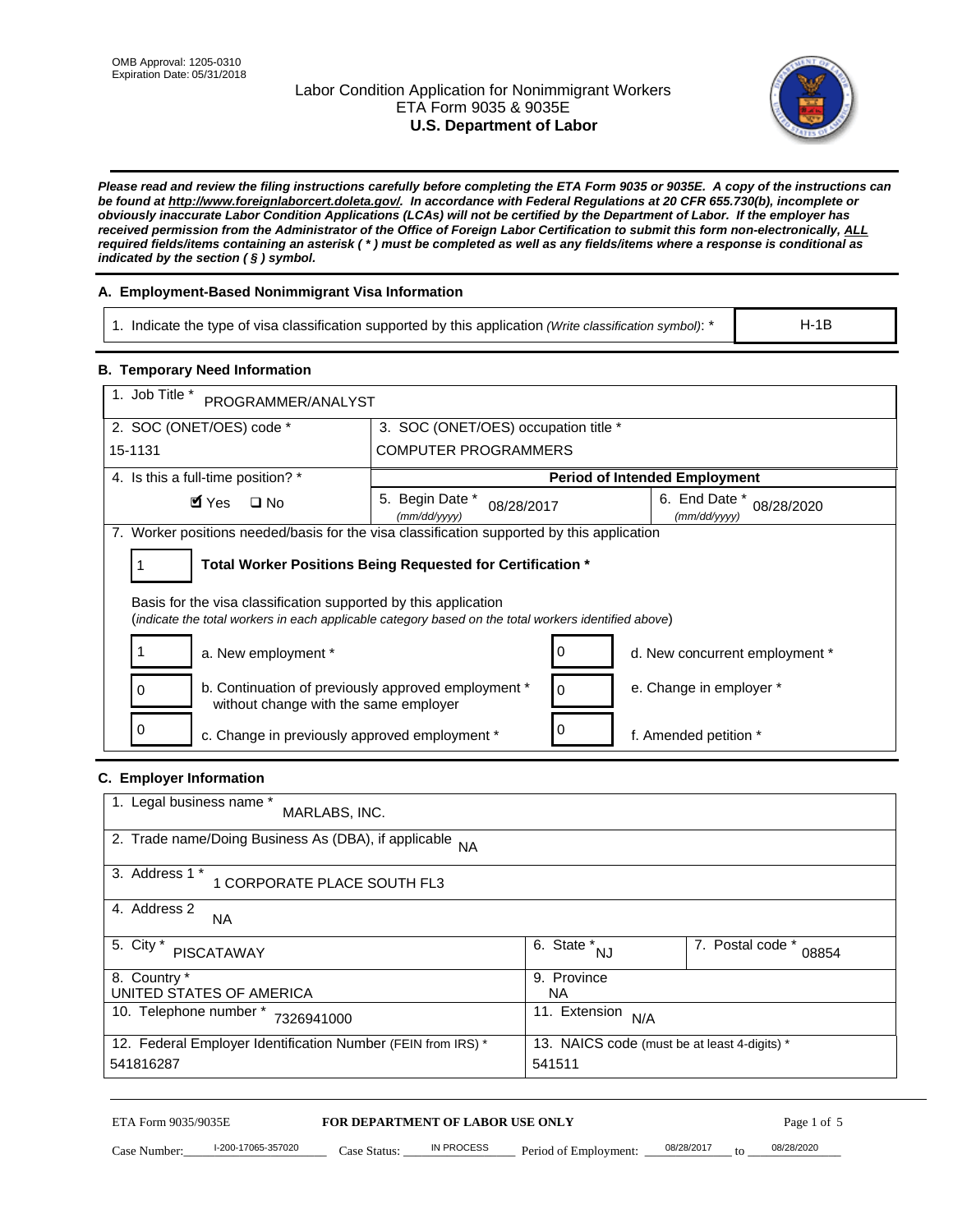

# **D. Employer Point of Contact Information**

**Important Note**: The information contained in this Section must be that of an employee of the employer who is authorized to act on behalf of the employer in labor certification matters. The information in this Section must be different from the agent or attorney information listed in Section E, unless the attorney is an employee of the employer.

| 1. Contact's last (family) name *                  | 2. First (given) name * |                                  | 3. Middle name(s) *       |  |  |
|----------------------------------------------------|-------------------------|----------------------------------|---------------------------|--|--|
| <b>VIDYADHARAN</b>                                 | <b>SANJAY</b>           |                                  | <b>NA</b>                 |  |  |
| 4. Contact's job title *<br><b>GENERAL COUNSEL</b> |                         |                                  |                           |  |  |
| 5. Address 1 *<br>ONE CORPORATE PLACE SOUTH FL3    |                         |                                  |                           |  |  |
| 6. Address 2<br>N/A                                |                         |                                  |                           |  |  |
| 7. City *<br><b>PISCATAWAY</b>                     |                         | $\overline{8}$ . State $*$<br>NJ | 9. Postal code *<br>08854 |  |  |
| 10. Country *<br>UNITED STATES OF AMERICA          |                         | 11. Province<br><b>NA</b>        |                           |  |  |
| 12. Telephone number *<br>Extension<br>13.         |                         | 14. E-Mail address               |                           |  |  |
| 7326941000<br>1600                                 |                         | SANJAY@MARLABS.COM               |                           |  |  |

# **E. Attorney or Agent Information (If applicable)**

| VIDYADHARAN                                                                                                                                         | SANJAY                           |                                           |                                          | <b>NA</b>                    |                                                      |             |
|-----------------------------------------------------------------------------------------------------------------------------------------------------|----------------------------------|-------------------------------------------|------------------------------------------|------------------------------|------------------------------------------------------|-------------|
| 4. Contact's job title * GENERAL COUNSEL                                                                                                            |                                  |                                           |                                          |                              |                                                      |             |
| 5. Address 1 * ONE CORPORATE PLACE SOUTH FL3                                                                                                        |                                  |                                           |                                          |                              |                                                      |             |
| 6. Address 2<br>N/A                                                                                                                                 |                                  |                                           |                                          |                              |                                                      |             |
| 7. City * PISCATAWAY                                                                                                                                |                                  | $\overline{\phantom{a}}$ 8. State $^*$ NJ |                                          | 9. Postal code *             | 08854                                                |             |
| 10. Country *<br>UNITED STATES OF AMERICA                                                                                                           |                                  | 11. Province<br><b>NA</b>                 |                                          |                              |                                                      |             |
| 12. Telephone number *<br>7326941000                                                                                                                | 13. Extension<br>1600            |                                           | 14. E-Mail address<br>SANJAY@MARLABS.COM |                              |                                                      |             |
| E. Attorney or Agent Information (If applicable)                                                                                                    |                                  |                                           |                                          |                              |                                                      |             |
| 1. Is the employer represented by an attorney or agent in the filing of this application? *<br>If "Yes", complete the remainder of Section E below. |                                  |                                           |                                          |                              | $\Box$ Yes                                           | <b>M</b> No |
| 2. Attorney or Agent's last (family) name §                                                                                                         | 3. First (given) name §          |                                           |                                          |                              | 4. Middle name(s) $\sqrt{s}$                         |             |
| N/A                                                                                                                                                 | N/A                              |                                           |                                          | N/A                          |                                                      |             |
| 5. Address 1 $\frac{1}{9}$ N/A                                                                                                                      |                                  |                                           |                                          |                              |                                                      |             |
| 6. Address 2<br>N/A                                                                                                                                 |                                  |                                           |                                          |                              |                                                      |             |
| 7. City §<br>N/A                                                                                                                                    |                                  | 8. State §<br>N/A                         |                                          | N/A                          | 9. Postal code §                                     |             |
| 10. Country §<br>N/A                                                                                                                                |                                  | 11. Province<br>N/A                       |                                          |                              |                                                      |             |
| 12. Telephone number §                                                                                                                              | 13. Extension                    | 14. E-Mail address                        |                                          |                              |                                                      |             |
| N/A                                                                                                                                                 | N/A                              | N/A                                       |                                          |                              |                                                      |             |
| 15. Law firm/Business name §                                                                                                                        |                                  |                                           |                                          | 16. Law firm/Business FEIN § |                                                      |             |
| N/A                                                                                                                                                 |                                  |                                           | N/A                                      |                              |                                                      |             |
| 17. State Bar number (only if attorney) §                                                                                                           |                                  |                                           | standing (only if attorney) §            |                              | 18. State of highest court where attorney is in good |             |
| N/A                                                                                                                                                 |                                  | N/A                                       |                                          |                              |                                                      |             |
| 19. Name of the highest court where attorney is in good standing (only if attorney) §                                                               |                                  |                                           |                                          |                              |                                                      |             |
| N/A                                                                                                                                                 |                                  |                                           |                                          |                              |                                                      |             |
|                                                                                                                                                     |                                  |                                           |                                          |                              |                                                      |             |
|                                                                                                                                                     |                                  |                                           |                                          |                              |                                                      |             |
|                                                                                                                                                     |                                  |                                           |                                          |                              |                                                      |             |
|                                                                                                                                                     |                                  |                                           |                                          |                              |                                                      |             |
|                                                                                                                                                     |                                  |                                           |                                          |                              |                                                      |             |
|                                                                                                                                                     |                                  |                                           |                                          |                              |                                                      |             |
|                                                                                                                                                     |                                  |                                           |                                          |                              |                                                      |             |
| ETA Form 9035/9035E                                                                                                                                 | FOR DEPARTMENT OF LABOR USE ONLY |                                           |                                          |                              | Page 2 of 5                                          |             |
| I-200-17065-357020                                                                                                                                  | IN PROCESS                       |                                           |                                          | 08/28/2017                   | 08/28/2020                                           |             |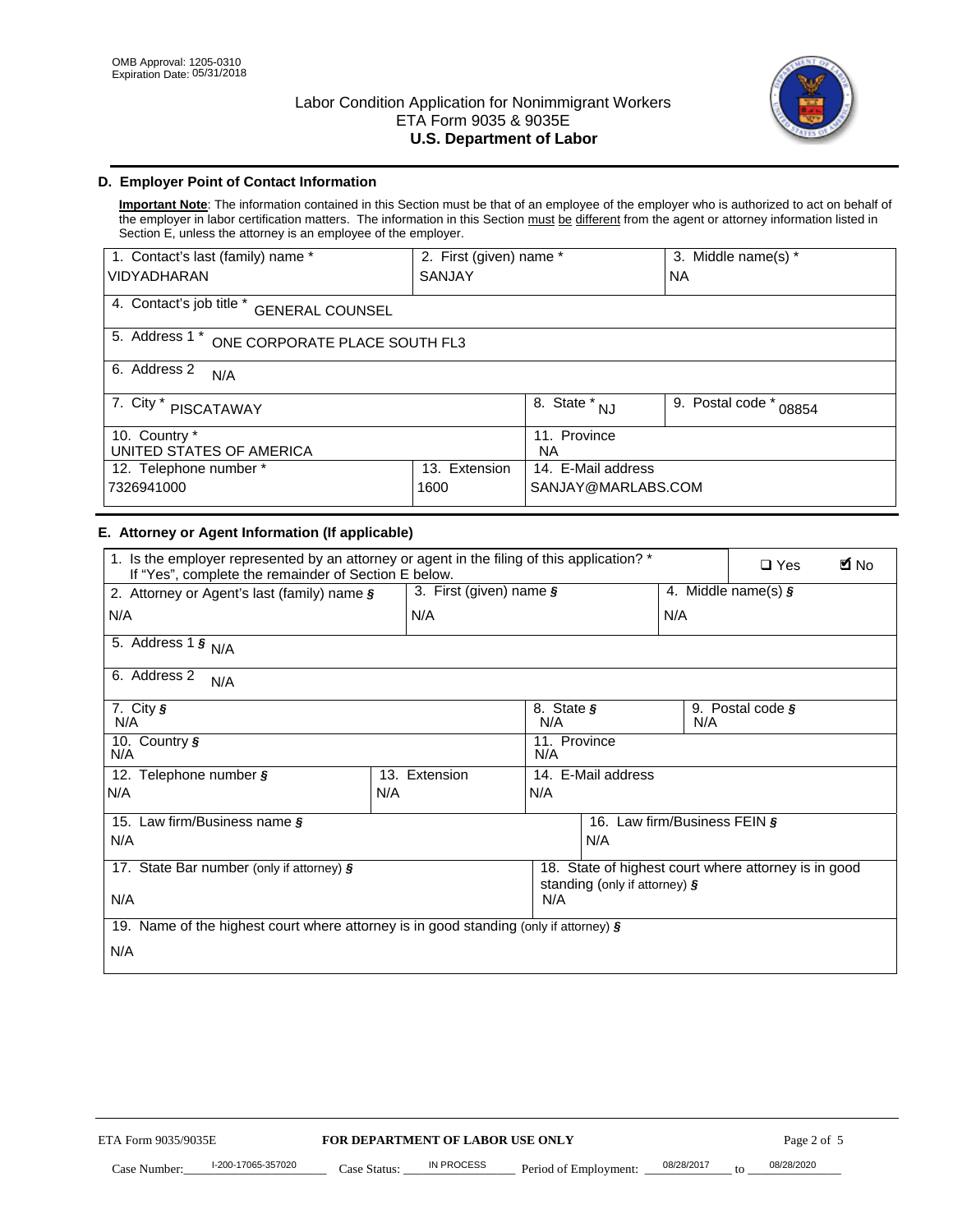# Labor Condition Application for Nonimmigrant Workers ETA Form 9035 & 9035E **U.S. Department of Labor**



| F. Rate of Pay              |                                                     |
|-----------------------------|-----------------------------------------------------|
| 1. Wage Rate (Required)     | 2. Per: (Choose only one) *                         |
| 72700.00<br>From: \$<br>$*$ | √ Year<br>□ Week □ Bi-Weekly □ Month<br>$\Box$ Hour |
| N/A<br>To: \$               |                                                     |

## **G. Employment and Prevailing Wage Information**

#### *a. Place of Employment 1*

| From: \$                                                                                                                                                                                                                                                                                                                                                                                                                                                                                                                                                                                                                                                                                                                                                                                                                                                              | 72700.00<br>$\ast$<br>To: $\S$<br>N/A                                                                                                                                                                                                                                                                                                                                                                                                                                                                                                                                                                                                                                                                                                | $\Box$ Hour                                             | $\Box$ Week $\Box$ Bi-Weekly                                   | $\blacksquare$ Year<br>$\Box$ Month |
|-----------------------------------------------------------------------------------------------------------------------------------------------------------------------------------------------------------------------------------------------------------------------------------------------------------------------------------------------------------------------------------------------------------------------------------------------------------------------------------------------------------------------------------------------------------------------------------------------------------------------------------------------------------------------------------------------------------------------------------------------------------------------------------------------------------------------------------------------------------------------|--------------------------------------------------------------------------------------------------------------------------------------------------------------------------------------------------------------------------------------------------------------------------------------------------------------------------------------------------------------------------------------------------------------------------------------------------------------------------------------------------------------------------------------------------------------------------------------------------------------------------------------------------------------------------------------------------------------------------------------|---------------------------------------------------------|----------------------------------------------------------------|-------------------------------------|
| G. Employment and Prevailing Wage Information<br>Important Note: It is important for the employer to define the place of intended employment with as much geographic specificity as possible<br>The place of employment address listed below must be a physical location and cannot be a P.O. Box. The employer may use this section<br>to identify up to three (3) physical locations and corresponding prevailing wages covering each location where work will be performed and<br>the electronic system will accept up to 3 physical locations and prevailing wage information. If the employer has received approval from the<br>Department of Labor to submit this form non-electronically and the work is expected to be performed in more than one location, an<br>attachment must be submitted in order to complete this section.<br>a. Place of Employment 1 |                                                                                                                                                                                                                                                                                                                                                                                                                                                                                                                                                                                                                                                                                                                                      |                                                         |                                                                |                                     |
| 1. Address 1 *<br>2. Address 2                                                                                                                                                                                                                                                                                                                                                                                                                                                                                                                                                                                                                                                                                                                                                                                                                                        | 11605 N COMMUNITY HOUSE RD, 3RD FLOOR                                                                                                                                                                                                                                                                                                                                                                                                                                                                                                                                                                                                                                                                                                |                                                         |                                                                |                                     |
| 3. City $*$<br><b>CHARLOTTE</b><br>5. State/District/Territory *<br><b>NC</b>                                                                                                                                                                                                                                                                                                                                                                                                                                                                                                                                                                                                                                                                                                                                                                                         |                                                                                                                                                                                                                                                                                                                                                                                                                                                                                                                                                                                                                                                                                                                                      |                                                         | 4. County *<br>MECKLENBURG COUNTY<br>6. Postal code *<br>28277 |                                     |
| 7. Agency which issued prevailing wage §<br>N/A                                                                                                                                                                                                                                                                                                                                                                                                                                                                                                                                                                                                                                                                                                                                                                                                                       | Prevailing Wage Information (corresponding to the place of employment location listed above)                                                                                                                                                                                                                                                                                                                                                                                                                                                                                                                                                                                                                                         | N/A                                                     | 7a. Prevailing wage tracking number (if applicable) §          |                                     |
| 8. Wage level *<br>$\Box$<br>9. Prevailing wage *                                                                                                                                                                                                                                                                                                                                                                                                                                                                                                                                                                                                                                                                                                                                                                                                                     | <b>M</b><br>$\Box$<br>III<br>72654.00                                                                                                                                                                                                                                                                                                                                                                                                                                                                                                                                                                                                                                                                                                | $\Box$ IV<br>$\Box$ N/A<br>10. Per: (Choose only one) * |                                                                |                                     |
| S<br>11. Prevailing wage source (Choose only one) *<br>11a. Year source published *<br>2016                                                                                                                                                                                                                                                                                                                                                                                                                                                                                                                                                                                                                                                                                                                                                                           | <b>¤</b> OES<br><b>CBA</b><br>$\Box$<br>11b. If "OES", and SWA/NPC did not issue prevailing wage OR "Other" in question 11,<br>specify source $\boldsymbol{\S}$<br>OFLC ONLINE DATA CENTER                                                                                                                                                                                                                                                                                                                                                                                                                                                                                                                                           | $\Box$ Hour<br>$\Box$ Week<br>□ SCA<br>DBA<br>$\Box$    | □ Bi-Weekly<br>□                                               | ■ Year<br>$\Box$ Month<br>Other     |
| H. Employer Labor Condition Statements<br><b>Important Note:</b> In order for your application to be processed, you MUST read Section H of the Labor Condition Application - General<br>Instructions Form ETA 9035CP under the heading "Employer Labor Condition Statements" and agree to all four (4) labor condition statements<br>summarized below:<br>(1)<br>(2)<br>workers similarly employed.<br>(3)<br>employment.<br>(4)<br>1. <i>I have read and agree to</i> Labor Condition Statements 1, 2, 3, and 4 above and as fully explained in Section H<br>of the Labor Condition Application - General Instructions - Form ETA 9035CP. *                                                                                                                                                                                                                          | Wages: Pay nonimmigrants at least the local prevailing wage or the employer's actual wage, whichever is higher, and pay for non-<br>productive time. Offer nonimmigrants benefits on the same basis as offered to U.S. workers.<br><b>Working Conditions:</b> Provide working conditions for nonimmigrants which will not adversely affect the working conditions of<br>Strike, Lockout, or Work Stoppage: There is no strike, lockout, or work stoppage in the named occupation at the place of<br>Notice: Notice to union or to workers has been or will be provided in the named occupation at the place of employment. A copy of<br>this form will be provided to each nonimmigrant worker employed pursuant to the application. |                                                         |                                                                | <b>Ø</b> Yes<br>$\square$ No        |
| ETA Form 9035/9035E<br>I-200-17065-357020<br>Case Number:                                                                                                                                                                                                                                                                                                                                                                                                                                                                                                                                                                                                                                                                                                                                                                                                             | <b>FOR DEPARTMENT OF LABOR USE ONLY</b><br>IN PROCESS<br>Case Status: .                                                                                                                                                                                                                                                                                                                                                                                                                                                                                                                                                                                                                                                              | Period of Employment:                                   | 08/28/2017                                                     | Page 3 of 5<br>08/28/2020           |

#### **H. Employer Labor Condition Statements**

- (1) **Wages:** Pay nonimmigrants at least the local prevailing wage or the employer's actual wage, whichever is higher, and pay for nonproductive time. Offer nonimmigrants benefits on the same basis as offered to U.S. workers.
- (2) **Working Conditions:** Provide working conditions for nonimmigrants which will not adversely affect the working conditions of workers similarly employed.
- (3) **Strike, Lockout, or Work Stoppage:** There is no strike, lockout, or work stoppage in the named occupation at the place of employment.
- (4) **Notice:** Notice to union or to workers has been or will be provided in the named occupation at the place of employment. A copy of this form will be provided to each nonimmigrant worker employed pursuant to the application.

| 1. I have read and agree to Labor Condition Statements 1, 2, 3, and 4 above and as fully explained in Section H | Øl Yes | $\Box$ No |
|-----------------------------------------------------------------------------------------------------------------|--------|-----------|
| of the Labor Condition Application – General Instructions – Form ETA 9035CP. *                                  |        |           |

| ETA Form 9035/9035E |                    | <b>FOR DEPARTMENT OF LABOR USE ONLY</b> |            |                                      | Page 3 of 5 |  |            |
|---------------------|--------------------|-----------------------------------------|------------|--------------------------------------|-------------|--|------------|
| Case Number:        | l-200-17065-357020 | Case Status:                            | IN PROCESS | Period of Employment: ____08/28/2017 |             |  | 08/28/2020 |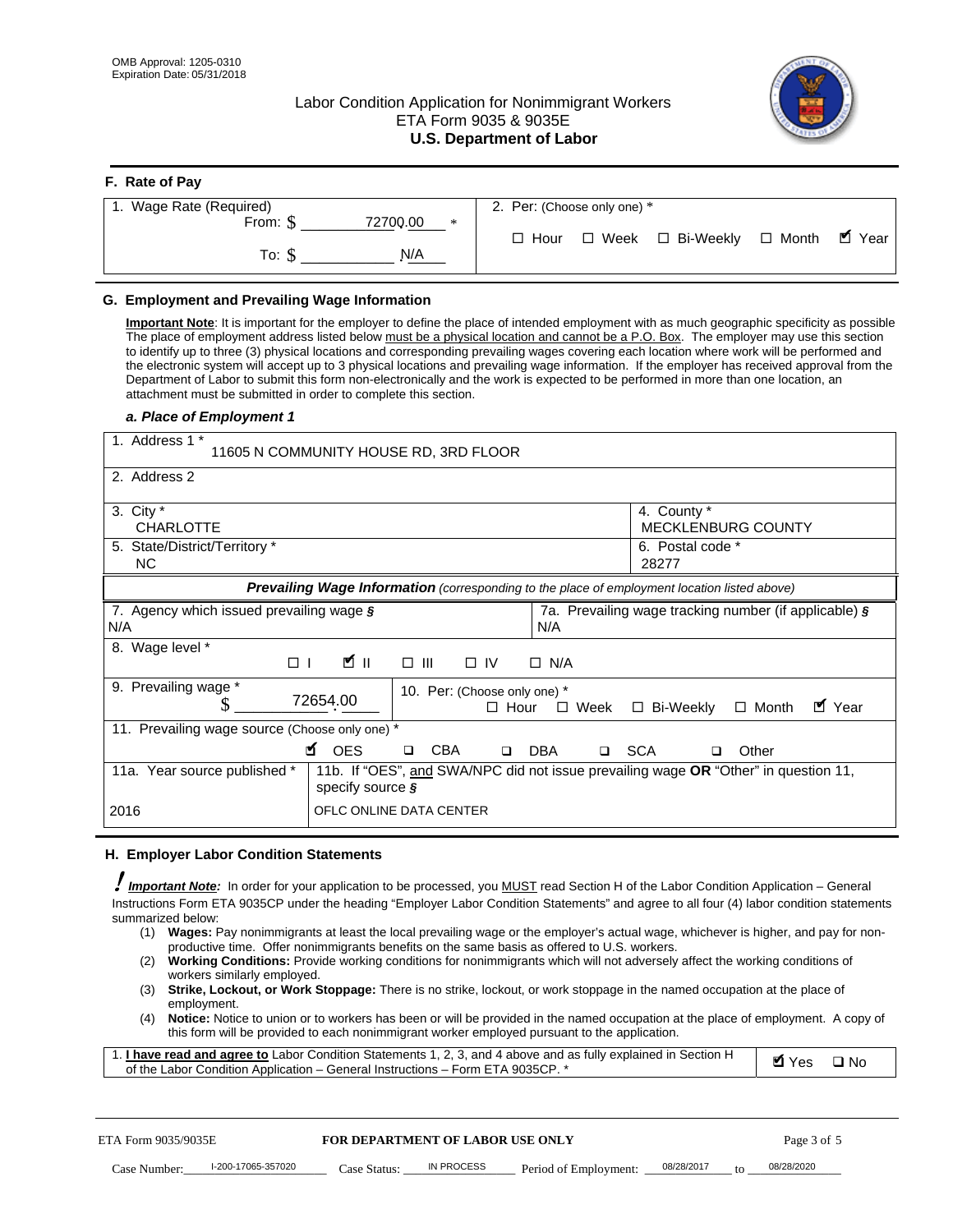

#### **I. Additional Employer Labor Condition Statements – H-1B Employers ONLY**

!**Important Note***:* In order for your H-1B application to be processed, you MUST read Section I – Subsection 1 of the Labor Condition Application – General Instructions Form ETA 9035CP under the heading "Additional Employer Labor Condition Statements" and answer the questions below.

#### *a. Subsection 1*

| 1. Is the employer H-1B dependent? $\S$                                                                                                                                                                                                 | Myes                                          | $\Box$ No              |  |
|-----------------------------------------------------------------------------------------------------------------------------------------------------------------------------------------------------------------------------------------|-----------------------------------------------|------------------------|--|
| 2. Is the employer a willful violator? $\frac{1}{2}$                                                                                                                                                                                    | $\Box$ Yes                                    | <b>M</b> <sub>No</sub> |  |
| 3. If "Yes" is marked in questions 1.1 and/or 1.2, you must answer "Yes" or "No" regarding whether the<br>employer will use this application ONLY to support H-1B petitions or extensions of status for exempt H-1B<br>nonimmigrants? § | $\blacksquare$ Yes $\square$ No $\square$ N/A |                        |  |

**If you marked "Yes" to questions I.1 and/or I.2 and "No" to question I.3, you MUST read Section I – Subsection 2 of the Labor Condition Application – General Instructions Form ETA 9035CP under the heading "Additional Employer Labor Condition Statements" and indicate your agreement to all three (3) additional statements summarized below.** 

#### *b. Subsection 2*

- A. **Displacement:** Non-displacement of the U.S. workers in the employer's workforce
- B. **Secondary Displacement:** Non-displacement of U.S. workers in another employer's workforce; and
- C. **Recruitment and Hiring:** Recruitment of U.S. workers and hiring of U.S. workers applicant(s) who are equally or better qualified than the H-1B nonimmigrant(s).

| 4. I have read and agree to Additional Employer Labor Condition Statements A, B, and C above and as fully                  |      |
|----------------------------------------------------------------------------------------------------------------------------|------|
| explained in Section I – Subsections 1 and 2 of the Labor Condition Application – General Instructions Form ETA $\Box$ Yes | ∩ Nח |
| 9035CP. $\delta$                                                                                                           |      |

# **J. Public Disclosure Information**

!**Important Note***:* You must select from the options listed in this Section.

| Public disclosure information will be kept at: * | Employer's principal place of business<br>$\Box$ Place of employment |
|--------------------------------------------------|----------------------------------------------------------------------|
|--------------------------------------------------|----------------------------------------------------------------------|

#### **K. Declaration of Employer**

*By signing this form, I, on behalf of the employer, attest that the information and labor condition statements provided are true and accurate;*  that I have read sections H and I of the Labor Condition Application – General Instructions Form ETA 9035CP, and that I agree to comply with *the Labor Condition Statements as set forth in the Labor Condition Application – General Instructions Form ETA 9035CP and with the Department of Labor regulations (20 CFR part 655, Subparts H and I). I agree to make this application, supporting documentation, and other records available to officials of the Department of Labor upon request during any investigation under the Immigration and Nationality Act. Making fraudulent representations on this Form can lead to civil or criminal action under 18 U.S.C. 1001, 18 U.S.C. 1546, or other provisions of law.* 

| 1. Last (family) name of hiring or designated official * | 2. First (given) name of hiring or designated official * |                                 | 3. Middle initial * |
|----------------------------------------------------------|----------------------------------------------------------|---------------------------------|---------------------|
| <b>VIDYADHARAN</b>                                       | <b>SANJAY</b>                                            |                                 | <b>NA</b>           |
| 4. Hiring or designated official title *                 |                                                          |                                 |                     |
| <b>GENERAL COUNSEL</b>                                   |                                                          |                                 |                     |
| 5. Signature *                                           |                                                          | 6. Date signed *                |                     |
|                                                          |                                                          |                                 |                     |
|                                                          |                                                          |                                 |                     |
|                                                          |                                                          |                                 |                     |
|                                                          |                                                          |                                 |                     |
| FOR DEPARTMENT OF LABOR USE ONLY<br>ETA Form 9035/9035E  |                                                          |                                 | Page 4 of 5         |
| I-200-17065-357020<br>Case Number<br>Case Status:        | IN PROCESS<br>Period of Employment:                      | 08/28/2017<br>$\mathsf{t} \cap$ | 08/28/2020          |